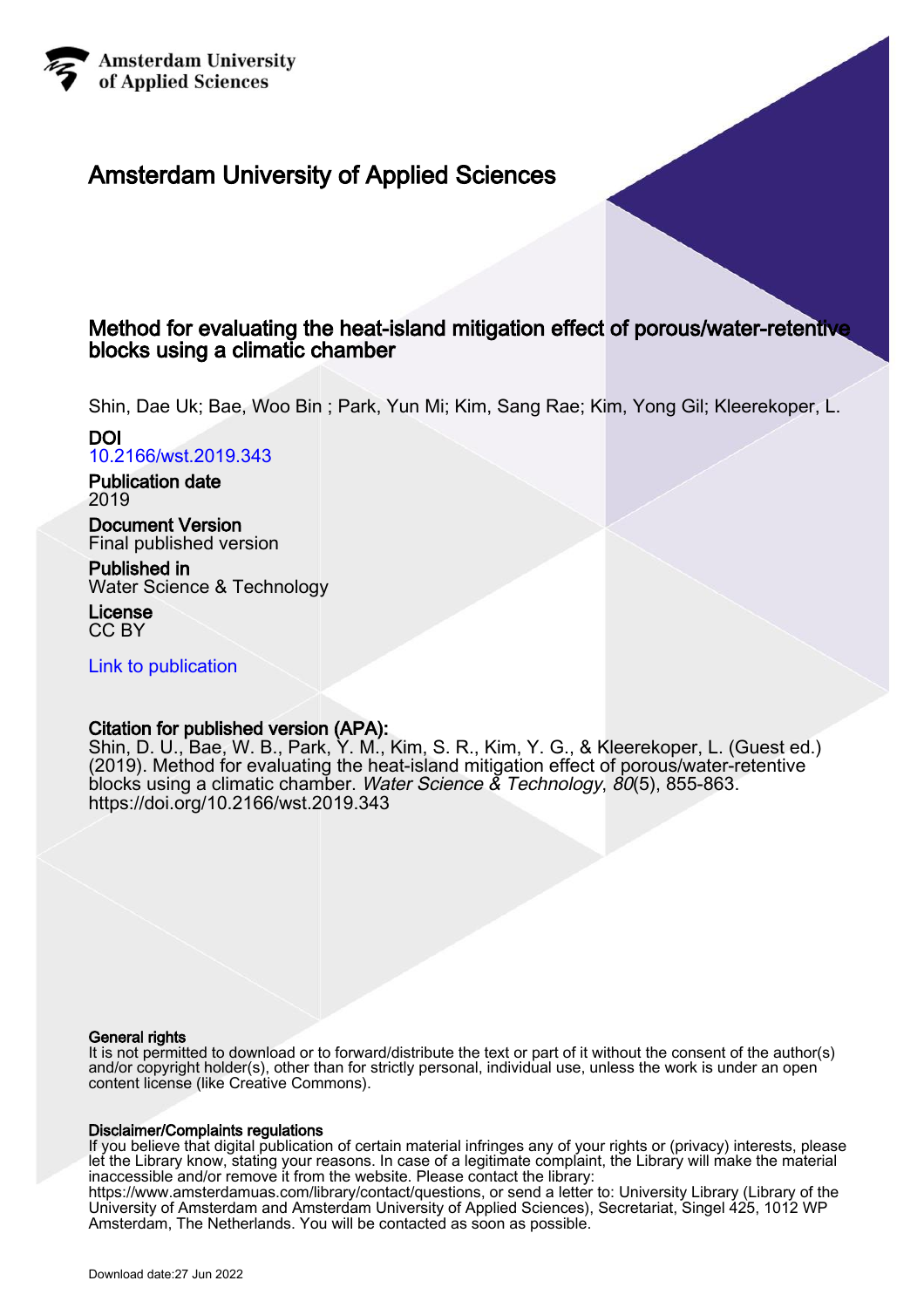## Method for evaluating the heat-island mitigation effect of porous/water-retentive blocks using a climatic chamber

Dae Uk Shin, Woo Bin Bae, Yun Mi Park, Sang Rae Kim and Yong Gil Kim

#### **ABSTRACT**

This paper presents a method and mock-up design for evaluating the heat-island mitigation effect of porous/water-retentive blocks in a climatic environmental chamber using ambient temperature measurements. To create the proposed method, the heat circulation mechanism of blocks was considered. From this, we specified the climatic chamber design requirements, determined the required components and equipment for the mock-up, and developed the proposed method for evaluating heat-island mitigation performance based on ambient temperature. Using the proposed mock-up design and method, we confirmed that both surface and air temperatures were lower when porous/water-retentive blocks were installed compared to conventional blocks. This method can be used to analyze the difference between surface and ambient temperatures under various conditions to quantify the heat-island mitigation performance of different materials according to ambient temperature.

Dae Uk Shin Woo Bin Bae Yun Mi Park Sang Rae Kim Yong Gil Kim (corresponding author) Center for Climatic Environment Real-scale Testing, Korea Conformity Laboratories Deoksan-myeon, Jincheon-gun, Chungcheongbuk-do, 27872, Republic of Korea E-mail: [ykkim@kcl.re.kr](mailto:ykkim@kcl.re.kr)

Key words | climatic chamber, heat-island mitigation, porous/water-retentive blocks

#### INTRODUCTION

With the growing number of road and sidewalk networks, the impermeability of urban regions is increasing. Research has suggested that the impervious area of rapidly urbanizing areas in the world is expected to increase from 19.2% in 2010 to 38.2% in 2070 [\(Habete & Ferreira](#page-8-0) 2016). One consequence of increased urban impermeability is the urban heat-island effect [\(Mathew](#page-8-0) et al. 2016). According to the 'Korean Peninsula Climate Change Outlook Report' [\(KMA](#page-8-0) 2017), Seoul is expected to experience 39.8 heatwave days and 32.3 very hot and humid nights per year by the late 21st century based on Representative Concentration Pathway 6.0; this represents a 3.58-times increase in heatwave days and 3.93-times increase in very hot and humid nights compared with 2017.

 $Q$ in (2015) adapted a cool pavement strategy to battle the urban heat-island effect. As one strategy, reflective pavements could be considered for the areas experiencing a high intensity of solar radiation. In regions with abundant

doi: 10.2166/wst.2019.343

rainfall during the summer, evaporative pavements are suitable because they discharge the built-up heat as latent heat. Therefore, the uses of porous/water-retentive blocks, which exhibit water retentivity and permeability, can reduce the urban heat-island effect as well as drought and flooding. Greening is the most natural way to reduce heat-island phenomena, droughts, and floods; however, it is necessary to use porous/water-retentive blocks to achieve the above effects where these blocks need to function as a road. As such, the use of porous/water-retentive blocks for roads and sidewalks should be increased.

Several studies have evaluated the heat-island mitigation effect of blocks based on surface temperature measurements using thermo-graphic cameras or heat flows [\(Takebayashi &](#page-8-0) [Moriyama](#page-8-0) 2007; [Kimijima](#page-8-0) et al. 2009; [Takebayashi & Masa](#page-8-0)[kazu](#page-8-0)  $2009$ ; Chui [et al.](#page-8-0)  $2018$ ). However, it is difficult to achieve reliable results using such methods, because the urban heat-island effect should be determined by the air temperature. Therefore, the near-surface temperature rather than the surface temperature of blocks has been measured in recent studies (Qin 2015; Chui [et al.](#page-8-0) 2018). For testing the heat-island mitigation effect of various blocks quantitatively, the weather conditions should be controlled,

This is an Open Access article distributed under the terms of the Creative Commons Attribution Licence (CC BY 4.0), which permits copying, adaptation and redistribution, provided the original work is properly cited [\(http://creativecommons.org/licenses/by/4.0/](http://creativecommons.org/licenses/by/4.0/)).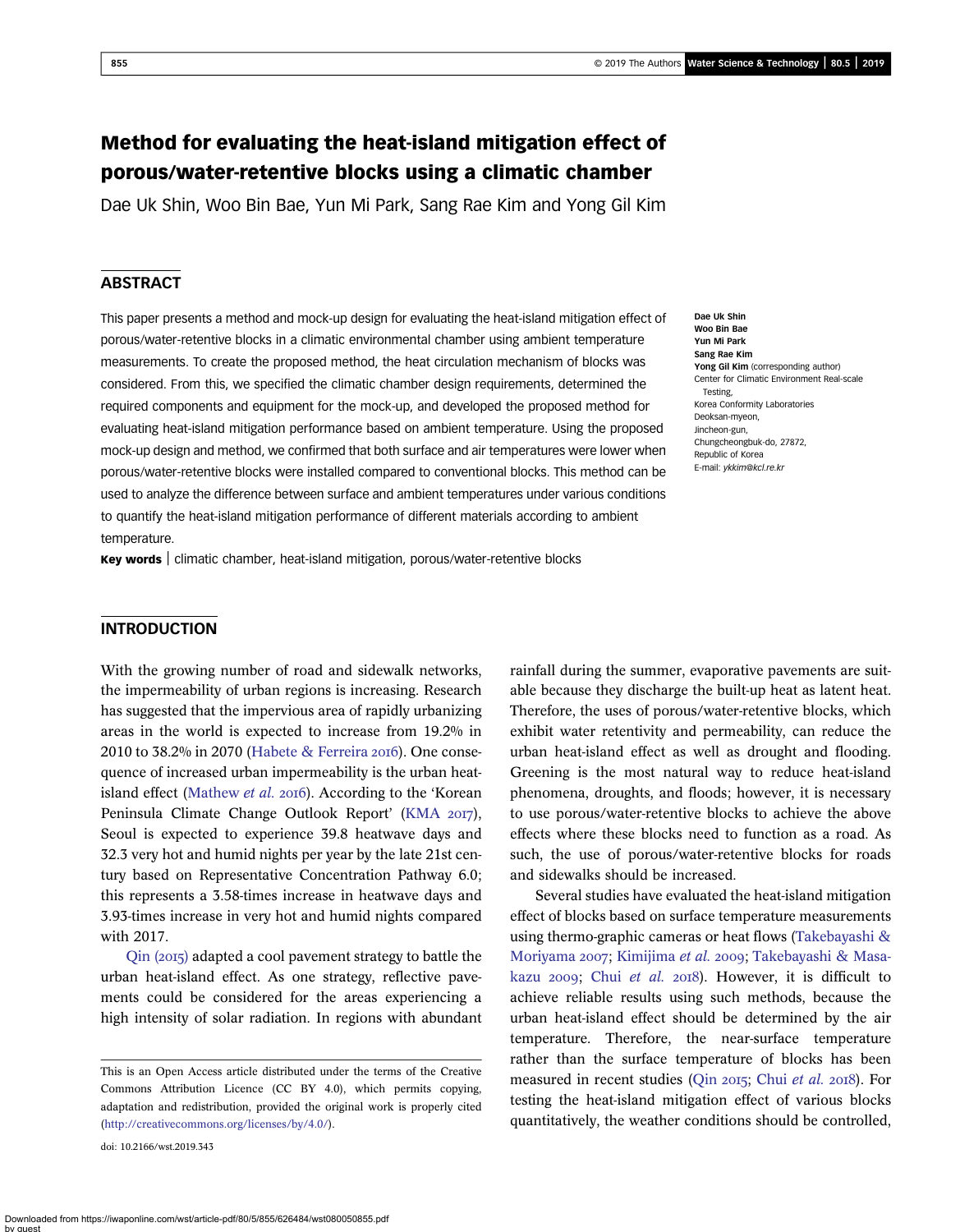and large-scale testing should be conducted to measure the ambient/near-surface temperature ([Japan Society for Test](#page-8-0)[ing Materials](#page-8-0) 2015; Ko [et al.](#page-8-0) 2018; [Wang](#page-9-0) et al. 2019). Previous studies have also been conducted with adjusted environmental conditions to quantify the cooling effect of the blocks. However, these studies also aimed to measure the surface temperature, and the unit undertaken for performance evaluations was small (such as one block).

In this study, we propose a method for evaluating the heat-island mitigation effect of porous/water-retentive blocks by taking ambient temperature measurements in a climatic environmental chamber. We tested this method through a heat-island mitigation evaluation of porous/ water-retentive blocks compared to conventional blocks.

#### MATERIAL AND METHODS

The proposed method and mock-up design were developed based on the conceptual heat circulation mechanism (Figure 1). Heat flow around blocks is dictated by the retentivity and permeability of the blocks. Conventional blocks are impermeable; therefore runoff is greater than over porous/ water-retentive blocks. As such, most net radiation should be transformed into sensible heat and conduction heat to the blocks, preventing heat from converting into latent heat. By contrast, porous/water-retentive blocks have high retentivity and permeability, reducing runoff compared to conventional blocks. As such, most net radiation can be converted into latent heat, which confers improved heat-island mitigation performance over conventional blocks.

The evaporation rate of blocks differs depending on the degree of retentivity and permeability, where higher evaporation rates absorb more heat from the atmosphere, resulting in a lower air temperature. Thus, the degree of evaporation from the block is highly correlated with the heat-island mitigation effect, necessitating the measurement of evaporation rate from blocks. The evaporation rate can be estimated by first releasing a defined amount of rain onto the mock-up blocks, and then subtracting the amounts of runoff, water retained in the block and soil, and water in the lower gutter from the total amount of rain released.

To perform this experiment, it was necessary to set up a climatic environmental chamber capable of producing artificial rain. In addition, a mock-up of a pavement, which was used to measure the amounts of runoff, water in the blocks and soil, and water in the lower gutter, needed to be constructed. Additional measurement equipment was required to measure the surface temperature of blocks and ambient temperature around the blocks. The detailed information of the climatic environmental chamber, the mock-up, and the evaluation method are described in the following sections.

#### Climatic environmental chamber

The climatic environmental chamber is located in the Center for Climatic Environment Real-scale Testing (CERT) in Jincheon, Korea ([MoLIT](#page-8-0) 2018). This testing facility was constructed for the climatic testing of real, full-scale buildings, vehicles, clothing, mechanical devices, and their components to evaluate their efficiency. CERT has one large, two medium, and two small climatic chambers. The climatic chambers artificially generate and control temperature, humidity, rainfall, snowfall, and solar radiation for the evaluation of target samples. Therefore, the heat-island mitigation



Figure 1 | Heat circulation mechanism of the (a) conventional and (b) porous/water-retentive blocks.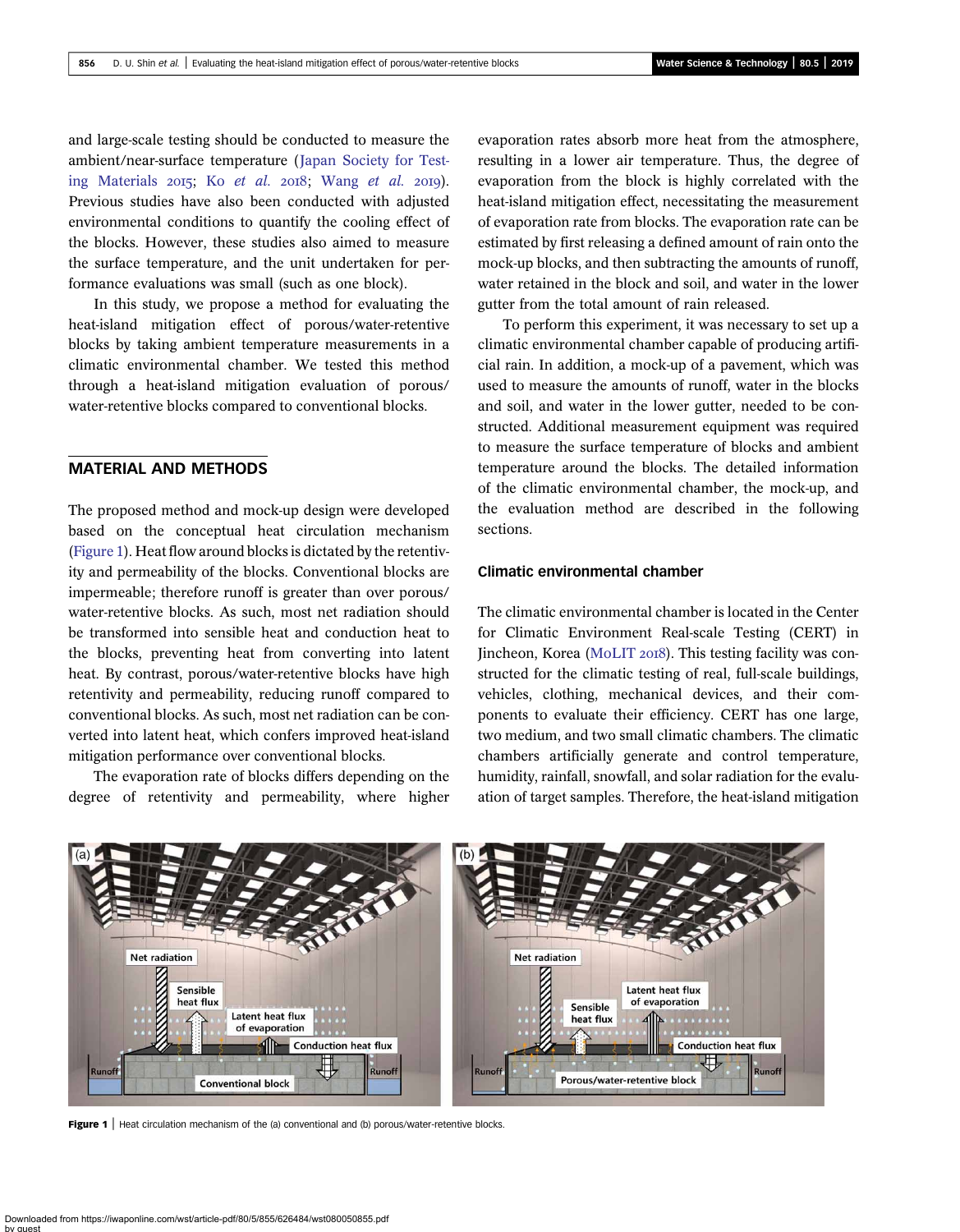performances of the blocks were evaluated in a small climatic environmental chamber. Details of the small climatic environmental chambers are shown in Table 1.

#### Mock-up for evaluating the heat-island mitigation of blocks

For this study, because the width of a sidewalk on which the block can be installed is less than 2 m, the mock-up was constructed with the wider dimensions of 2.5 m  $\times$  2.5 m  $\times$  1.5 m. It comprised an upper gutter, upper drain, lower gutter, lower drain, load cell, and transparent window. In addition, the mock-up was constructed to allow for measurements of the amounts of runoff, water in the blocks and soil, and water in the lower gutter (Table 2). This equipment was installed in the climatic environmental chamber.

#### Heat-island mitigation evaluation method

We developed the method for evaluating the heat-island mitigation performance based on temperature, humidity,

Table 1 | Specifications of the small climatic environmental chamber in CERT

| Size (W $\times$ L $\times$ H)* | $5 \text{ m} \times 5 \text{ m} \times 3.5 \text{ m}$                                                                                                                                                                     |
|---------------------------------|---------------------------------------------------------------------------------------------------------------------------------------------------------------------------------------------------------------------------|
| Temperature                     | $-40\degree$ C-80 $\degree$ C                                                                                                                                                                                             |
| Relative humidity               | $10-90%$ R.H.                                                                                                                                                                                                             |
| Rainfall                        | Max. 0–150 mm/h                                                                                                                                                                                                           |
| Snowfall                        | Max. $0-50$ mm/h                                                                                                                                                                                                          |
| Solar radiation                 | 800-1,200 W/m <sup>2</sup>                                                                                                                                                                                                |
| Environmental control<br>system | - Heating, ventilation, air conditioning<br>(HVAC): heater (130 kW), chiller<br>$(94.3 \text{ kW})$ , fan $(350 \text{ m}^3/\text{min})$<br>- Humidification: 40 kg/h<br>- Dehumidification: $1,000 \text{ m}^3/\text{h}$ |

\*W, width; L, length; H, height.

#### Table 2 | Specifications of the mock-up

```
Size (W \times L \times H; m)* 2.5 \times 2.5 \times 1.5
```
and enthalpy of the ambient air around the blocks, which change according to the solar radiation and wind speed after rainfall. First, conventional blocks were installed, and the time required for the ambient air temperature to reach  $60^{\circ}$ C via solar radiation was measured. In fact,  $60^{\circ}$ C is criterion for surface temperature in the [Japan Society for Testing Materials \(](#page-8-0)2015). Although the air temperature is not the same as the surface temperature, a standard/reference is lacking to determine the criterion of ambient air temperature. Therefore, the test was designed based on the ambient air temperature of  $60^{\circ}$ C and observations regarding the surface temperature were made. Then, porous/water-retentive blocks were installed and the increase in temperature was measured for the same length of time (120 min). The heat-island mitigation performance was defined as the difference between the ambient air temperatures of the two cases [\(Figure 2\)](#page-4-0). The values of temperature, humidity, and solar radiation were derived from the Seoul standard weather data set ([KMA](#page-8-0) 2017). The amount of rain (50 mm/h) was determined by considering the average value of maximum precipitation per hour from 2011 to 2015 in Seoul  $(47.8 \text{ mm/h})$  ([KMA homepage](#page-8-0) 2019). [Table 3](#page-4-0) presents an example describing the evaluation of the heat-island mitigation effect of blocks.

The mock-up, including blocks, was installed in a small chamber at the CERT [\(Figure 3](#page-5-0)). The bottom of the mock-up was covered with non-woven fabric to prevent loss off standard soil. Expanded polystyrene insulation was installed instead of rubble as at real sites, and 150 mm of dry standard soil was spread across the surface of the non-woven fabric. Three soil moisture sensors were installed at a depth of 10 cm below the soil surface. After installation of the blocks over the soil, three thermocouples were installed on the surface of the blocks to measure the surface temperature. In addition, load cells were installed on the four side walls of the mock-up to evaluate the evaporation amount

| <b>Section</b> |                                 | <b>Function</b>                                                                        | <b>Purpose</b>                                |
|----------------|---------------------------------|----------------------------------------------------------------------------------------|-----------------------------------------------|
| Component      | Upper gutter<br>Upper drain     | Gathers runoff from blocks<br>Drains runoff                                            | Runoff measurement                            |
|                | Lower gutter<br>Lower drain     | Carries infiltrated water to the lower gutter<br>Drains infiltrating water             | Permeability measurement                      |
|                | Load cell<br>Transparent window | Measures amount of evaporation<br>Allows observation of sections of the block and soil | Evaporation measurement<br>Visual observation |

\*W, width; L, length; H, height.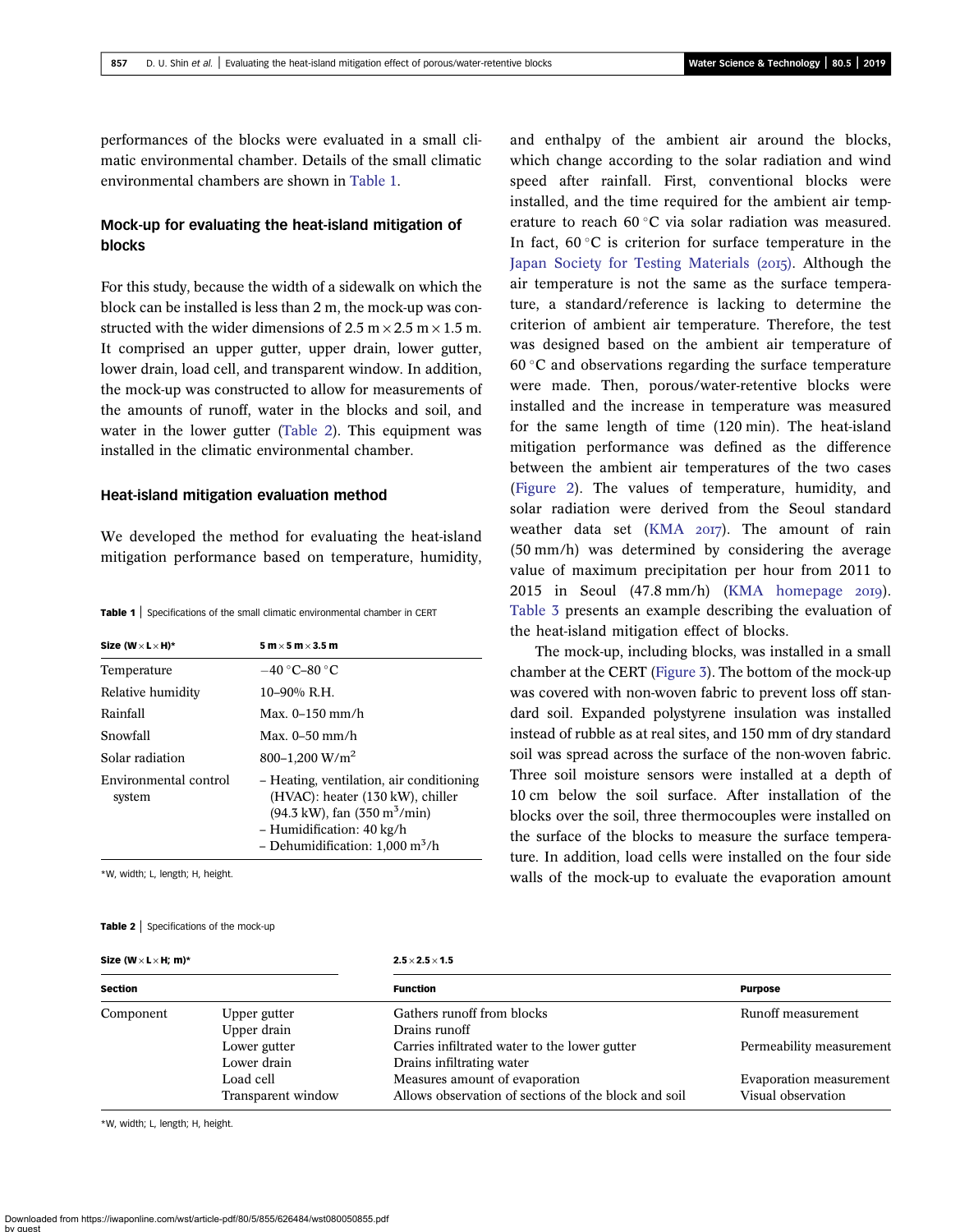<span id="page-4-0"></span>

**Figure 2** | Conceptual graph of the heat-island mitigation performance evaluation of two types of blocks.

by measuring the mass change of the mock-up during changes in solar radiation. The wind velocity satisfied the existing standard: 1 m/s at 20 cm above the surface of the block ([Japan Society for Testing Materials](#page-8-0) 2015). Details of the sensors used are shown in [Table 5](#page-5-0).

Rainfall intensity and homogeneity were adjusted via nozzle adjustment, installation angle, and mass flow rate to meet the MIL-STD-810G 506.6 Procedure І [\(US](#page-9-0) [Department of Defense](#page-9-0) 2014) and were evaluated with a laser disdrometer (Parsivel; OTT HydroMet) and five collection beakers. Solar radiation intensity and homogeneity were adjusted via lamp output and were evaluated with a pyranometer at five points to ensure that the output was  $615 \pm 20$  W/m<sup>2</sup> [\(Figure 4\)](#page-6-0).

#### RESULTS AND DISCUSSION

The heat-island mitigation performance of the porous/ water-retentive blocks was tested according to the proposed method. When the conventional blocks were installed, the increase in ambient air temperature to  $60.1\degree C$  by solar radiation required 120 min. When porous/water-retentive blocks were installed, during the same period, the ambient air temperature increased to only  $55.5^{\circ}$ C in 120 min; thus, the porous/water-retentive blocks showed an air temperature reduction performance of  $4.6\degree$ C 50 cm above the blocks [\(Figure 5](#page-6-0)). Furthermore, the ambient air temperature was lower and relative humidity higher when the porous/ water-retentive blocks were installed, due to greater evaporation.

The surface temperature of the conventional blocks was  $2.6 \degree$ C higher than that of the porous/water-retentive blocks. Moisture remained on the surface of the porous/ water-retentive blocks after reaching  $60^{\circ}$ C, allowing for additional evaporation. In addition, the greater degree of water retention could improve the heat capacity of the porous/water-retentive blocks. Therefore, the temperature change was lower under the same amount of solar radiation ([Figure 6\)](#page-7-0).

Ambient air temperature differed more between the two block types than surface temperature. Therefore, using surface temperature to evaluate the heat-island mitigation performance would result in an undervalued performance of the porous/water-retentive blocks compared to their actual impact.

The permeability of the porous/water-retentive blocks was about three times greater than of the conventional blocks and runoff was one-tenth that of the conventional blocks. Because these blocks retained more moisture, more evaporation could occur [\(Figure 7\)](#page-7-0).

The soil moisture content of the porous/water-retentive and conventional blocks after the rainfall experiment were





\*Temperature, humidity (RH), and solar data applied based on Seoul standard weather data during heatwave warnings (>33 C) (see [Table 4](#page-5-0)).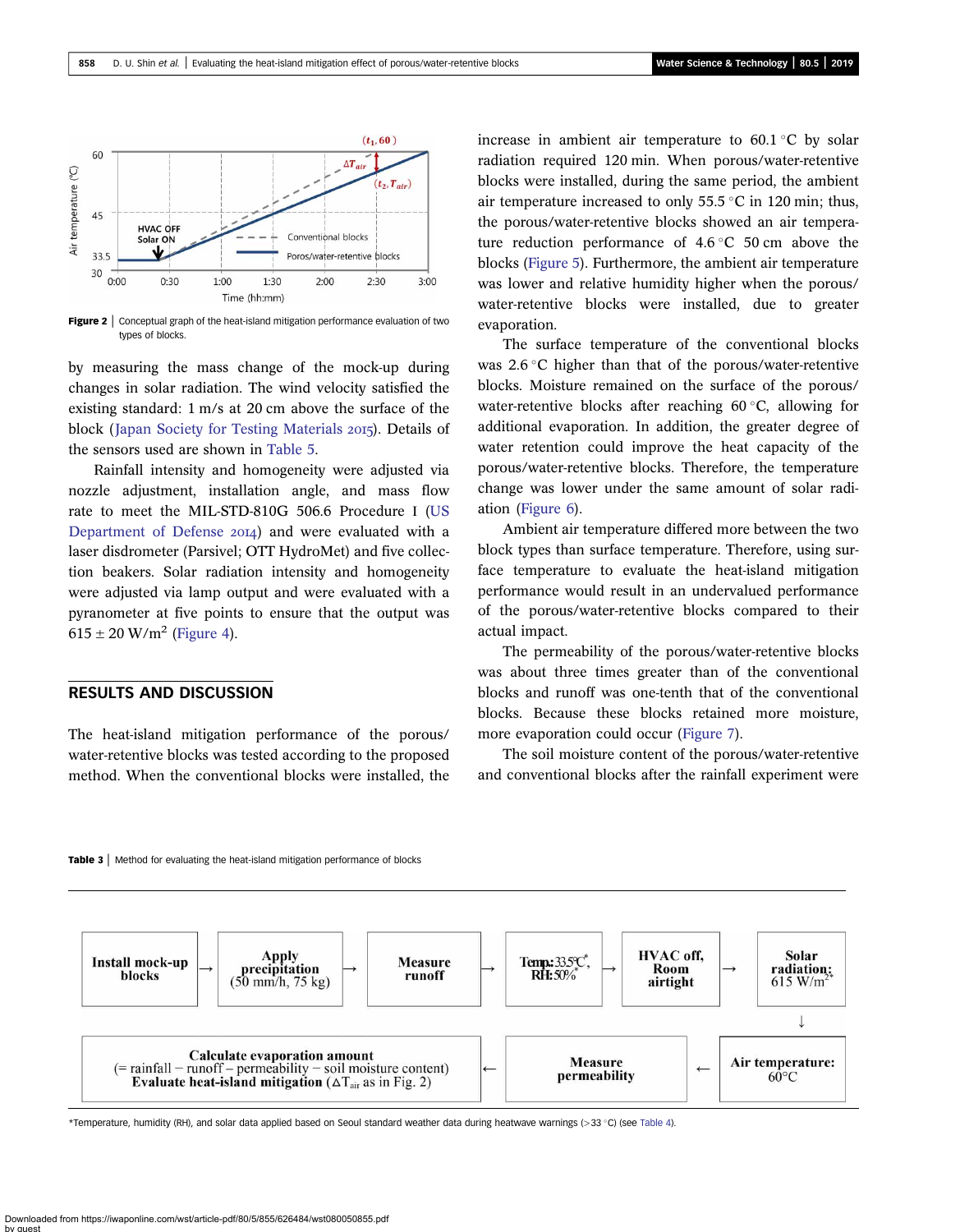<span id="page-5-0"></span>**Table 4** | Seoul standard weather data during heatwave warnings (days  $>33^{\circ}$ C) [\(KMA 2017](#page-8-0))

| <b>Jul. 1 to Aug. 31</b><br>$(12:00 - 16:00)$ | Air temperature<br>(°C) | Relative<br>humidity (%) | <b>Solar radiation</b><br>(W/m <sup>2</sup> ) |
|-----------------------------------------------|-------------------------|--------------------------|-----------------------------------------------|
| Average                                       | 33.53                   | 49.29                    | 615.08                                        |
| Maximum                                       | 34.70                   | 58.00                    | 741.67                                        |
| Minimum                                       | 33.00                   | 41.00                    | 288.89                                        |

32.0% and 28.5%, respectively, at 10 cm below the block; therefore, the porous/water-retentive blocks showed better permeability performance [\(Figure 8\)](#page-8-0).

Over the 120-min increase in air temperature (i.e., the time required to reach  $60^{\circ}$ C over the conventional blocks), the moisture on the upper surface of the blocks evaporated, while the soil moisture content increased by about 3.1% and 0.5% for the porous/water-retentive and conventional blocks, respectively. Overall, evaporation at the upper surface of the block and water permeation into the soil below the block were considered to have a low correlation.

#### **CONCLUSIONS**

This paper describes a method for evaluating the heatisland mitigation performance of blocks, using a climatic environmental chamber to experimentally control climatic elements, to evaluate the urban heat-island mitigation performance of blocks (e.g., porous/water-retentive blocks) by taking ambient temperature measurements. Using the proposed method, the heat-island mitigation effect of porous/water-retentive blocks was analyzed and compared with conventional blocks. Both the surface and ambient temperatures of porous/water-retentive blocks were lower than those of conventional blocks, highlighting the improved heat-island mitigation performance of the porous/water-retentive blocks. Because the porous/ water-retentive blocks had a higher permeability/retentivity coefficient, there was minimal runoff; therefore, most solar radiation was converted into latent heat when using the porous/water-retentive blocks, and little was converted into sensible heat, which could be conducted to the block. The degree of temperature difference



Figure 3 | Mock-up installation: (a) small climate chamber; (b) addition of non-woven fabric lining and standard soil; (c) placement of soil moisture sensors; (d) placement of test blocks and surface temperature sensors.

#### Table 5 | Details of the sensors used

| <b>Measuring point</b> | <b>Sensor type</b>           | Range           | <b>Accuracy</b>            |
|------------------------|------------------------------|-----------------|----------------------------|
| Surface temperature    | K-type thermocouple          | $-200 - 205$ °C | $\pm 0.1$ °C               |
| Air temperature        | Thermo-hygrometer            | $-100-200$ °C   | $\pm 0.1$ °C               |
| Relative humidity      | Thermo-hygrometer            | $0-100\%$ R.H.  | $\pm$ 1.3% R.H.            |
| Solar radiation        | Global solar radiation meter | 0-1,500 $W/m2$  | $\pm 0.1$ W/m <sup>2</sup> |
| Mass                   | Load cell                    | $0 - 2,500$ kg  | $\pm 500$ g                |
| Wind                   | Rotary wind gauge            | $0 - 40$ m/s    | $\pm 0.01$ m/s             |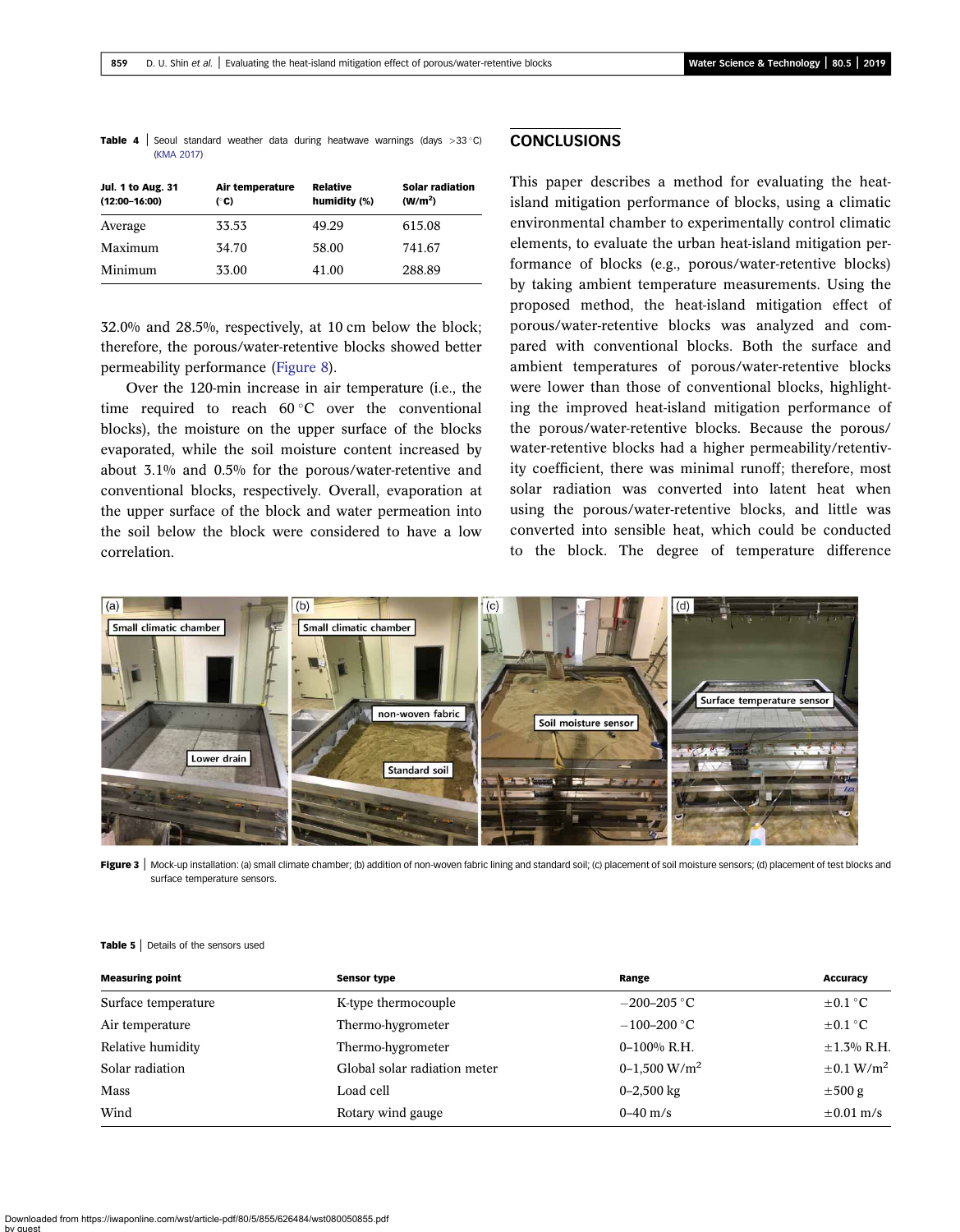<span id="page-6-0"></span>

Figure 4 | Adjustment and measurement processes of (a, b) rainfall using spray nozzles, a laser disdrometer, and rain collection vessels, and (c) solar radiation using lamps, a pyranometer at five points (circles on the blocks) and air temperature (a circle with dotted line above the blocks).



Figure 5 | Ambient air temperature and relative humidity 50 cm above the tested blocks.

between the two block types differed between ambient and surface temperatures; therefore, ambient temperature, as a better measure of heat-island mitigation effects, should be preferentially used in evaluations.

In this study, the varying wind speed was not considered because it was difficult to place a fan in a narrow space. Also, it is difficult to speculate that the air temperature would be higher than the surface temperature. The higher air temperature was the result of supplying heat using a lamp in a closed chamber with a narrow space above the mock-up. Therefore, a largescale test for ensuring adequate space above the mockup is required for a more accurate heat-island mitigation effect test.

In future work, the differences between surface and ambient temperatures under various conditions should be determined to more accurately quantify the heatisland mitigation performance of blocks considering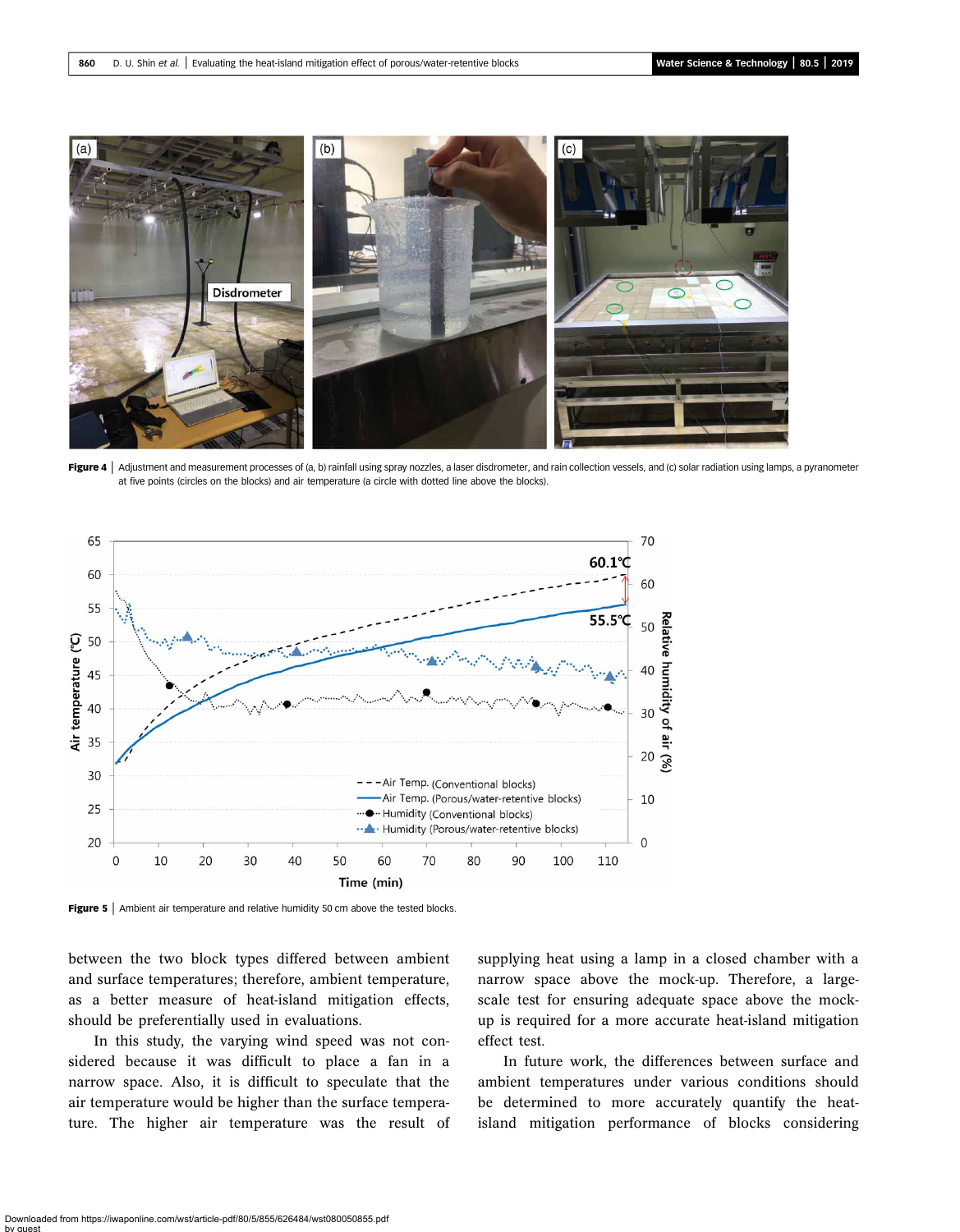<span id="page-7-0"></span>

Figure 6 | Surface temperatures of conventional and porous/water-retentive blocks.



Figure 7 | Evaporation, permeability, runoff, and soil moisture content of conventional and porous/water-retentive blocks.

wind speed and the space above the test specimen. In addition, proper criteria for measuring air temperature should be determined. Nevertheless, the method and mock-up construction proposed in this study offer a foundation for improved evaluation of materials to ultimately realize improved urban design and reductions in heatisland phenomena.

The experimental data obtained through the proposed full-scale test procedure is different from that for the unit block. Data from full-scale experiment are considered to be more accurate; however, for conducting experiments, unit blocks are more convenient. Thus, to address errors that may appear in unit block experiments, data from full-scale experiments can be used. At present, we are

Downloaded from https://iwaponline.com/wst/article-pdf/80/5/855/626484/wst080050855.pdf by guest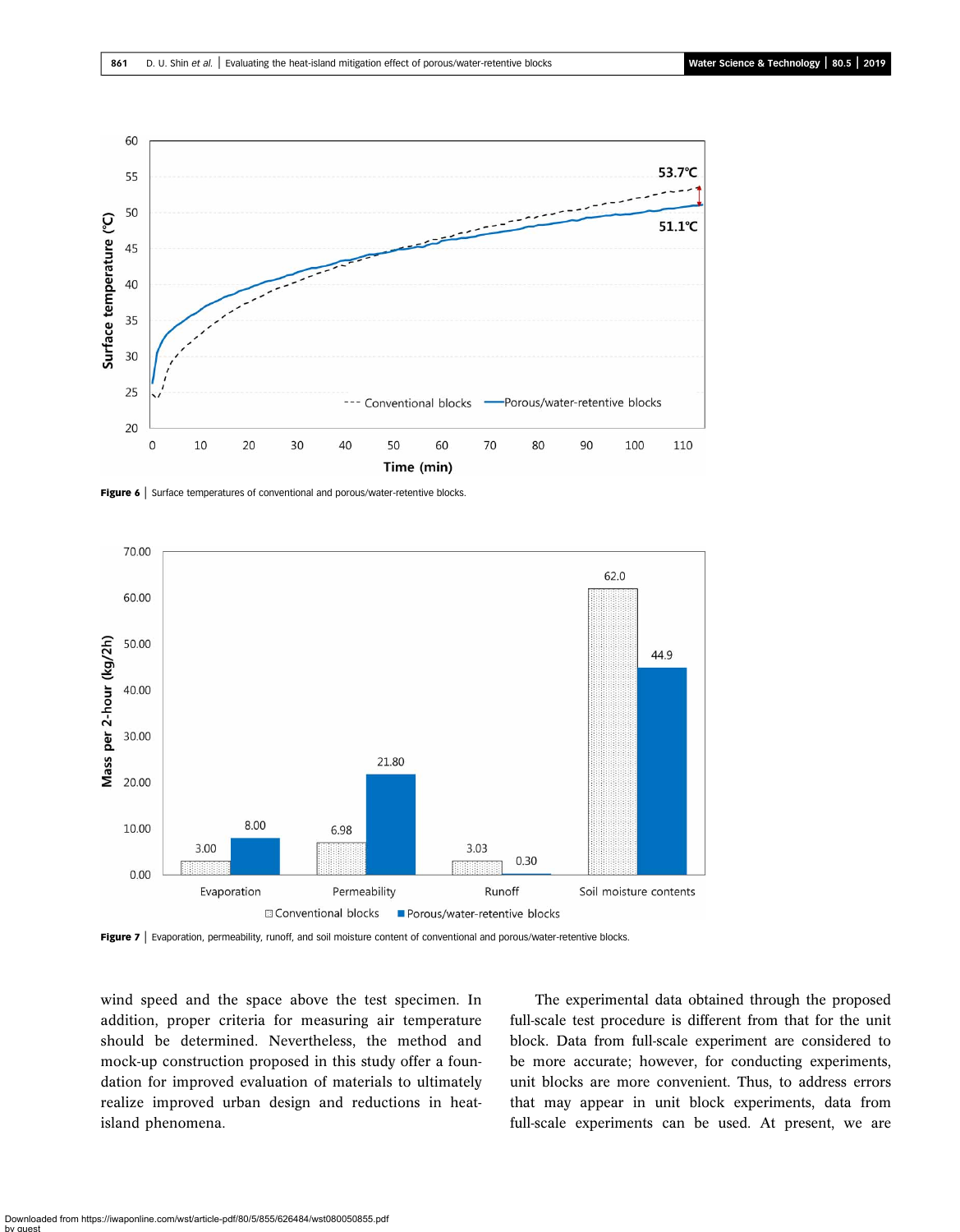<span id="page-8-0"></span>

Figure 8 | Soil moisture content below the blocks.

developing a device for evaluating the performance of air and surface temperature reduction of unit blocks. This study will be supplemented and proposed as a collective standard for block manufacturing companies in Korea.

#### ACKNOWLEDGEMENTS

This work was supported by the Korea Environment Industry & Technology Institute (KEITI) through the Public Technology Program based on the Environmental Policy Project, funded by the Korea Ministry of Environment (MOE) (2016000200004).

#### **REFERENCES**

- Chui, A. C., Gittelson, A., Sebastian, E., Stamler, N. & Gaffin, S. R. [Urban heat islands and cooler infrastructure](http://dx.doi.org/10.1016/j.uclim.2017.12.009)–measuring [near-surface temperatures with hand-held infrared cameras](http://dx.doi.org/10.1016/j.uclim.2017.12.009). Urban Climate 24, 51–62.
- Habete, D. & Ferreira, C. M. 2016 [Impact of forecasted land use](http://dx.doi.org/10.1061/(ASCE)HE.1943-5584.0001384) [change on design peak discharge at watershed and](http://dx.doi.org/10.1061/(ASCE)HE.1943-5584.0001384) [catchment scales: simple equation to predict changes](http://dx.doi.org/10.1061/(ASCE)HE.1943-5584.0001384). Journal of Hydrologic Engineering 21 (7), 04016019.
- Japan Society for Testing Materials 2015 Test method for water retention, water absorption and evaporability of building material.
- Kimijima, T., Ando, Y., Honda, T., Moriyama, M., Takebayashi, H., Nishioka, M. & Nabeshima, M. 2009 Study on heat island mitigation on interlocking block pavement. In: 9th International Conference on Concrete Block Paving,

Argentinean Concrete Block Association and Argentinean Portland Cement Institute, Buenos Aires.

- Ko, J. H., Bae, W. B., Park, D. G., Jung, W. K., Park, Y. M., Kim, Y. G. & Kim, S. R. 2018 Performance evaluation of surface temperature reduction by using green infrastructure surface temperature measurement for urban heat island mitigation. Ecology and Resilient Infrastructure 5 (4), 257–263.
- Korea Meteorological Administration (KMA) 2017 Korean Peninsula Climate Change Outlook Report. Available from: [http://www.climate.go.kr/home/CCS/contents/36\\_fcst](http://www.climate.go.kr/home/CCS/contents/36_fcstReport.php) [Report.php.](http://www.climate.go.kr/home/CCS/contents/36_fcstReport.php)
- Korea Meteorological Administration (KMA) homepage Available from: [https://www.weather.go.kr/weather/](https://www.weather.go.kr/weather/climate/extreme_yearly.jsp?type=hour-pre&year=2015&x=19&y=8#more-all) [climate/extreme\\_yearly.jsp?type=hour-pre&year=2015&x=](https://www.weather.go.kr/weather/climate/extreme_yearly.jsp?type=hour-pre&year=2015&x=19&y=8#more-all) [19&y=8#more-all.](https://www.weather.go.kr/weather/climate/extreme_yearly.jsp?type=hour-pre&year=2015&x=19&y=8#more-all)
- Mathew, A., Khandelwal, S. & Kaul, N. 2016 [Spatial and temporal](http://dx.doi.org/10.1016/j.scs.2016.06.018) [variations of urban heat island effect and the effect of](http://dx.doi.org/10.1016/j.scs.2016.06.018) [percentage impervious surface area and elevation on land](http://dx.doi.org/10.1016/j.scs.2016.06.018) [surface temperature: study of Chandigarh city, India.](http://dx.doi.org/10.1016/j.scs.2016.06.018) Sustainable Cities and Society 26, 264–277.
- Ministry of Land, Infrastructure and Transport (MoLIT) Building Multi-Environmental Experiment Facilities for Climate Change. Available from: [http://www.ndsl.kr/ndsl/](http://www.ndsl.kr/ndsl/commons/util/ndslOriginalView.do?dbt=TRKO&cn=TRKO201800014182&rn=&url=&pageCode=PG18) [commons/util/ndslOriginalView.do?dbt=TRKO&cn=](http://www.ndsl.kr/ndsl/commons/util/ndslOriginalView.do?dbt=TRKO&cn=TRKO201800014182&rn=&url=&pageCode=PG18) [TRKO201800014182&rn=&url=&pageCode=PG18](http://www.ndsl.kr/ndsl/commons/util/ndslOriginalView.do?dbt=TRKO&cn=TRKO201800014182&rn=&url=&pageCode=PG18).
- Qin, Y. 2015 [A review on the development of cool pavements to](http://dx.doi.org/10.1016/j.rser.2015.07.177) [mitigate urban heat island effect](http://dx.doi.org/10.1016/j.rser.2015.07.177). Renewable and Sustainable Energy Reviews 52, 445–459.
- Takebayashi, H. & Masakazu, M. 2009 [Study on the urban heat](http://dx.doi.org/10.1016/j.solener.2009.01.019) [island mitigation effect achieved by converting to grass](http://dx.doi.org/10.1016/j.solener.2009.01.019)[covered parking.](http://dx.doi.org/10.1016/j.solener.2009.01.019) Solar Energy 83 (8), 1211–1223.
- Takebayashi, H. & Moriyama, M. 2007 [Surface heat budget](http://dx.doi.org/10.1016/j.buildenv.2006.06.017) [on green roof and high reflection roof for mitigation of](http://dx.doi.org/10.1016/j.buildenv.2006.06.017) [urban heat island.](http://dx.doi.org/10.1016/j.buildenv.2006.06.017) Building and Environment 42 (8), 2971–2979.